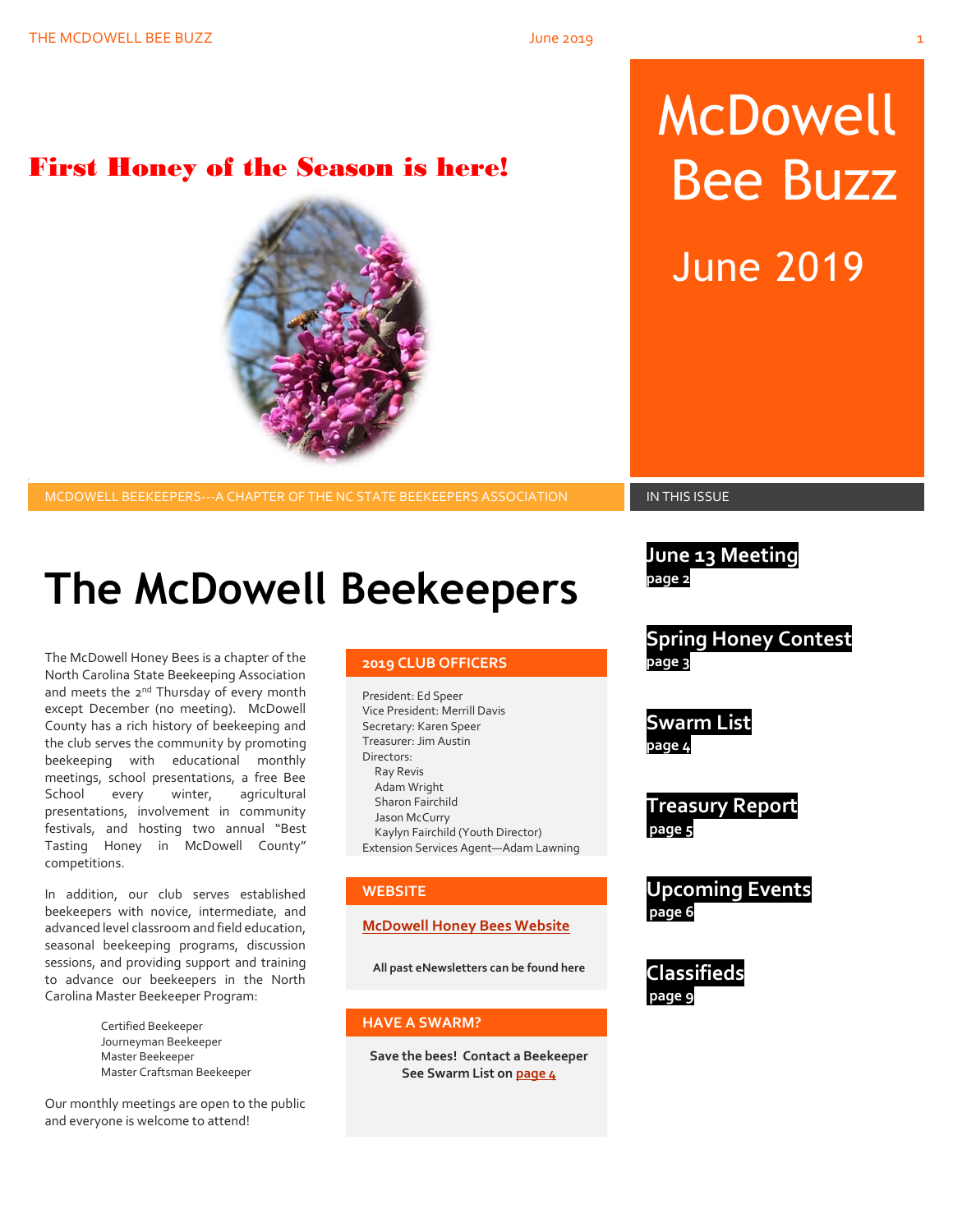## **Everyone Welcome!**

# **Join us at our next monthly meeting!**

**JUNE 13, 2019 MONTHLY MEETING**

### **Thursday June 13 6:30 pm**

Keeper's Cut Meadery 175 W. Henderson St. Marion, NC 28752

Best Tasting Honey Contest Bring your 2019 Honey & win Best Tasting Spring 2019 Honey in McDowell County



#### **NEW—THERMAL MITE TREATMENT PROGRAM**

*The McDowell Beekeepers are proud to announce our newest program—Thermal Mite Treatment. Schedule renting a Mighty Mite Killer to heat treat your hives. Contact Ed Speer*

#### **2019 MONTHLY MEETING SCHEDULE**

**Jan 10** Karin Stegall **Feb 14** Charlene Covert-Foster **Mar 14** Lynn Williams—Mighty Mite Killer **Apr 11** Doug Elliott—Master Story Teller **May 9** Gear Day—Honey House **Jun 13** Spring Honey Tasting Contest **Jul 11** Open **Aug 8** Open **Sep 21** Summer Honey Tasting Contest **Oct 10** Open **Nov 14** Potluck & Elections **Dec** No meeting

## **Have your bees made Honey this year?**



Honeybee queen laying eggs Honeybee queen laying eyys<br>Sweet Betsy Farm Observation Hive 2015

## **June 13, 2019 Meeting Agenda**

6:30 pm Call to order Old Business New Business 7:00 pm Best Tasting Spring Honey in McDowell County Contest 7:55 pm Door Prizes/Announcements 8:00 pm Adjourn

Contact Ed Speer to Add AGENDA items [Ed@SweetBetsyFarm.com](mailto:Ed@SweetBetsyFarm.com) (828) 724-444

#### **Visit us on Facebook**

#### **218 Area Beekeepers Online!**

The McDowell Honey Bees has a Facebook page! It's a great place to post your latest activities, keep intouch with fellow beekeepers, learn what's happening right now and communicate with your new friends. **[The McDowell Honey Bees](https://www.facebook.com/groups/MHBee/)**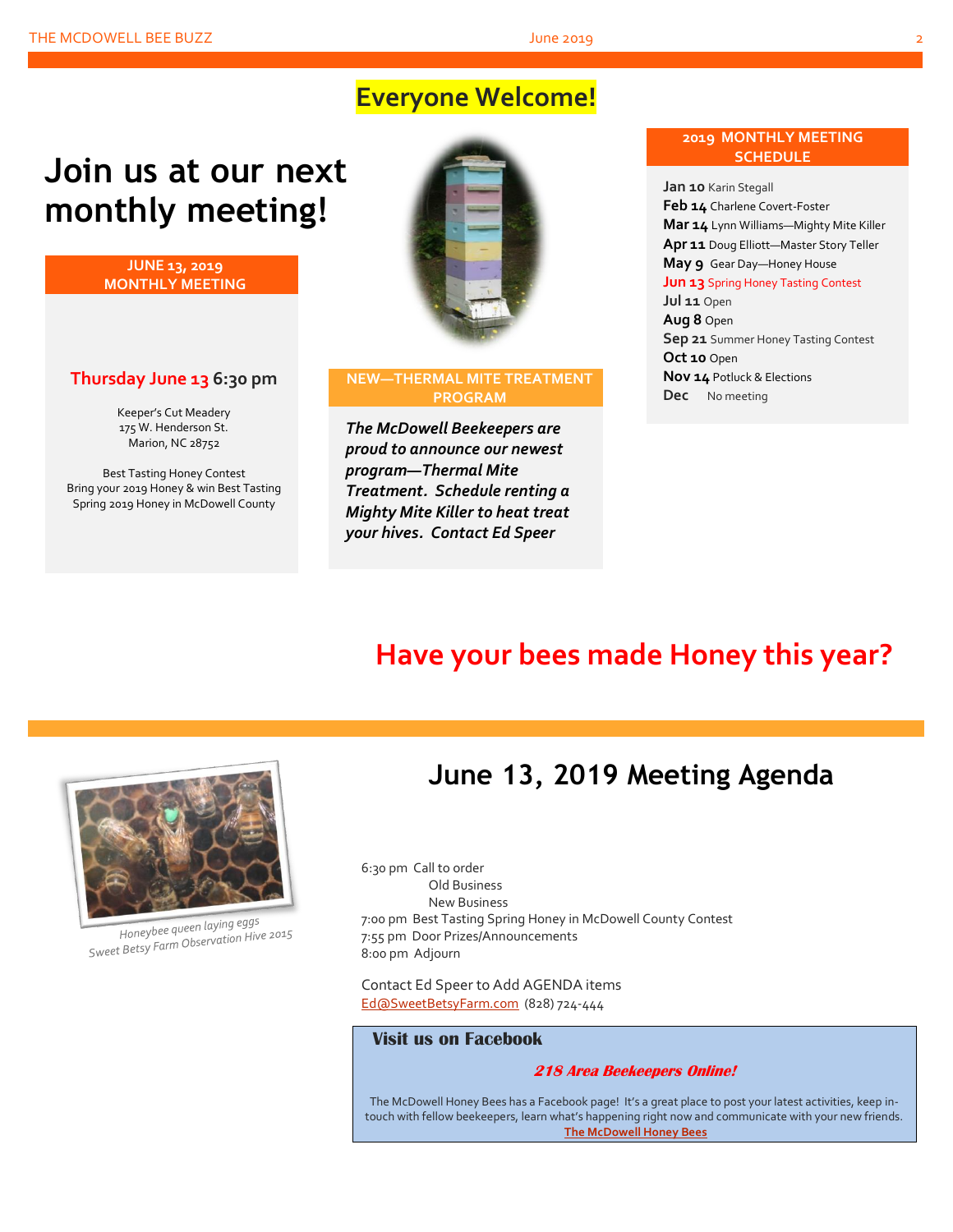

Best Tasting Spring Honey in McDowell **County** Contest

## **Who has the best tasting Honey?**

## **Bring a 1-lb bottle of your 2019 honey and enter the contest**

We will meet at the new Keeper's Cut Meadery at 175 W. Henderson St., Marion, NC at 6:30 pm. The honey contest starts at 7 pm. The top 3 winning honeys will be submitted for pollen testing (paid for by the club).

Everyone is welcome; beekeepers, club members and all family, friends and guests. As usual, snacks and non-alcoholic beverages will be available. Local honey-wine (mead) will be available for purchase from the meadery. Door prizes will also be presented, so don't forget to bring appropriate items.

The Keeper's Cut Meadery was recently opened by club members and local beekeepers Charlie Myers and Kathryn Current. Come and taste their unique selection of meads made with local honeys.

Contact [Ed Speer](mailto:Ed@SweetBetsyFarm.com) for more information



Happy Beekeeper



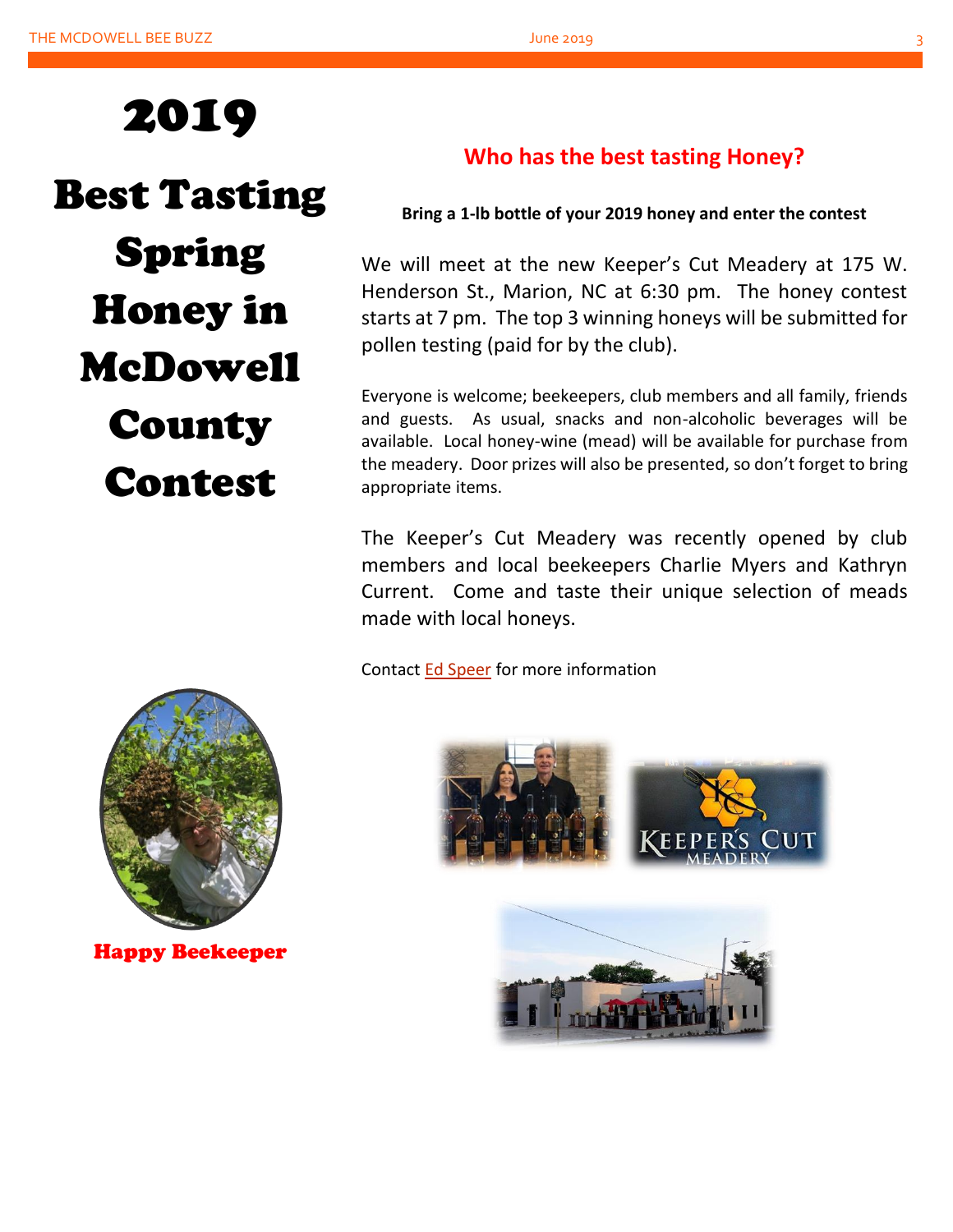# *2019 McDowell Beekeeper Association Officers*

#### **Elected at the 2018 November monthly meeting**

**Ed Speer – President Merrill Davis – Vice President Karen Speer – Secretary Jim Austin – Treasurer Ray Revis – Director Adam Wright – Director Sharon Fairchild – Director Jason McCurry - Director**

#### *Our Regional Bee Inspector*

*Lewis Cauble, Apiary Inspector NC Dept Agriculture & Consumer Services (828) 230-4544[; Lewis.Cauble@ncagr.gov](file:///L:/Beekeeping/Beekeeping%202019/McDowell%20Honeybees%202019/MHB%20Newsletters%202019/Apr%202019/Lewis.Cauble@ncagr.gov)*

#### **SWARM LIST**

**Have you seen a swarm of honeybees? Don't panic—they aren't aggressive. Call the McDowell Extension office (828-652- 8104) or call a beekeeper in your area; they may be able to help!**

#### **Marion**

Adam Wright 828-442-7817 Harold Arrowood 828-659-2921

#### **Glenwood**

Ed Speer 828-724-4444 Wayne Holland 828-659-4161

**Pleasant Gardens** Bill Hendley 828-460-0292

**Greenlee** Doug Mikell 828-896-5755

**Nebo** Ricky Styles 828-652-0184 or 803-3387

#### **Old Fort**

Lonnie Bewermitz 828-280-3784 James McGinnis 828-668-4232 Darren Orr 828-581-4494 Don Miller 828-668-0154

**Little Switzerland** Mitch Hughes 828-756-7294

**McDowell County** Cameron Johnson 828-652-1263

#### **MCDOWELL COUNTY NCSBA MASTER BEEKEEPERS**

**Ray Revis Wayne Holland Karen Speer**

#### **MCDOWELL HONEYBEE MENTORS**

**Charles Myers---Nebo cjmyers1952@gmail.com Wayne Holland---Glenwood 828-659-4161 Ed Speer---Glenwood 828-724-4444 Karen Speer---Glenwood 828-925-4444 Don Miller---Old Fort 828-668-0154 Merrill Davis---Old Fort 828-668-3153 James Lunsford---Old Fort 828-668-9112 Charles Revis---Marion 828-925-1430 Ray Revis---Marion 828-460-3247 Lonnie/Barb Bewernitz--Old Fort 828-280-3784**

Are you a beginning beekeeper who needs help? Contact a mentor near you. or contact Mentoring Chairman Jason McCurry: [jmccu8777@aol.com](mailto:jmccu8777@aol.com)828-342-4003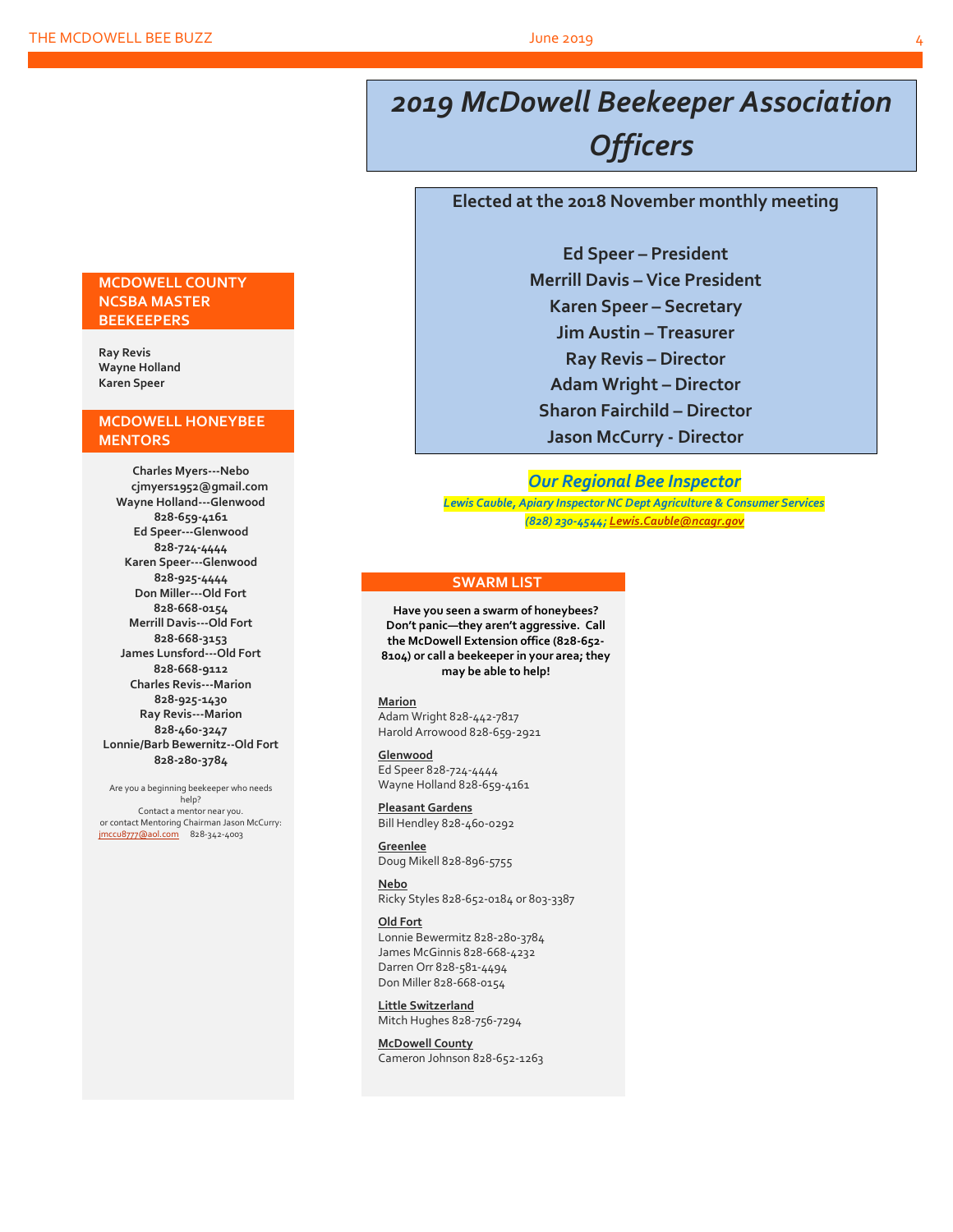# Club Committees

The McDowell Honey Bee club volunteers support local beekeepers as well as help educate the public about the importance of honeybees as critical pollinators and producers of products like honey and bees wax.

## *Committees/Chairs*

**Executive Committee** Ed Speer [ed@sweetbetsyfarm.com](mailto:ed@sweetbetsyfarm.com) 828-724-4444 **McDowell Honey House** Adam Wright [blueold96@yahoo.com](mailto:blueold96@yahoo.com) 828-442-7817 **Community Outreach** Karen Speer [Karen@SweetBetsyFarm.com](mailto:Karen@SweetBetsyFarm.com) 828-924-4444 **Hospitality** Lynn Bradley *sbradley* @msn.com 828-305-0323 **Golden Achievement Program (GAP) Mentoring Program** Jason McCurry [jmccu8777@aol.com](mailto:jmccu8777@aol.com) 828-342-4003 **Webmaster**---Karen Speer **Newsletter---**Ed Speer **Bee School 2019**---Karen Speer **Journeyman Study Group**—Bill Hendley **Beekeeper Education**—Ed Speer **Thermal Mite Treatment**—Ed Speer **Nominating Committee--TBD**

## Treasury Report for May 31, 2019

|  |  | Treasurer---Jim Austin |  |  |  |  |  |  |  |  |  |  |  |  |  |  |  |
|--|--|------------------------|--|--|--|--|--|--|--|--|--|--|--|--|--|--|--|
|--|--|------------------------|--|--|--|--|--|--|--|--|--|--|--|--|--|--|--|

| 2019         | Apr $30$   | <b>May 31</b> |
|--------------|------------|---------------|
| Checking     | \$3,052.26 | \$3,295.08    |
| Cash on hand | 244.47     | 111.47        |
| Total        | \$3,296.73 | \$3,406.66    |

No Wellness Program payments in 2019 No debt or unpaid bills 4 Lifetime members

#### **TREASURY REPORTS**

*The treasury reports will be included in each monthly newsletter but will not be presented in detail at the regular monthly meetings. The Executive Committee has oversight of the club's treasury and reviews the details at each bi-monthly EC meeting. If you have any questions or concerns about the club's treasury, you will be given an opportunity to speak at the regular monthly meetings or you may speak to an officer or director, who will then present your comments at the next EC meeting. Club members are welcome to address the directors at any Executive Committee meeting.*

#### **MCDOWELL HONEY HOUSE**

The Honey House is open for the summer. Contact Adam Wright to schedule an appointment or to borrow equipment. Adam Wrigh[t blueold96@yahoo.com](mailto:blueold96@yahoo.com) 828-442-7817

#### **THERMAL MITE TREATMENT**

Club members can rent one of the Mighty Mite Killer units recently purchased by the club. This is a non-chemical method of controlling Varroa mites. To schedule your 2-day rental period, contact Ed Speer [Ed@SweetBetsyFarm.com](mailto:Ed@SweetBetsyFarm.com) or 828-724-4444

#### **BEGINNER MENTORING**

*Need an experienced beekeeper's help? Contact our club's mentoring program Chairman Jason McCurry to be assigned a mentor.* [jmccu8777@aol.com](mailto:jmccu8777@aol.com) 828-342-4003

#### **BEE SCHOOL 2019**

Thanks to the many club volunteers who helped make another successful Bee School. We raised more than \$1,300 for the club!



## Bee School

The club's annual Bee School offers beginner beekeepers classes and hands-on training leading to **Certifided Beekeeper** status by the NC State Beekeepers Association.



#### McDowell Honey House

The McDowell Honey House is a fully equipped self-service honey processing facility built and maintained by the McDowell Honey Bees. It is open to all club members—reservations required.



Community Outreach Mountain Glory Festival Presentations to schools & Community Agriculture Awareness Field Days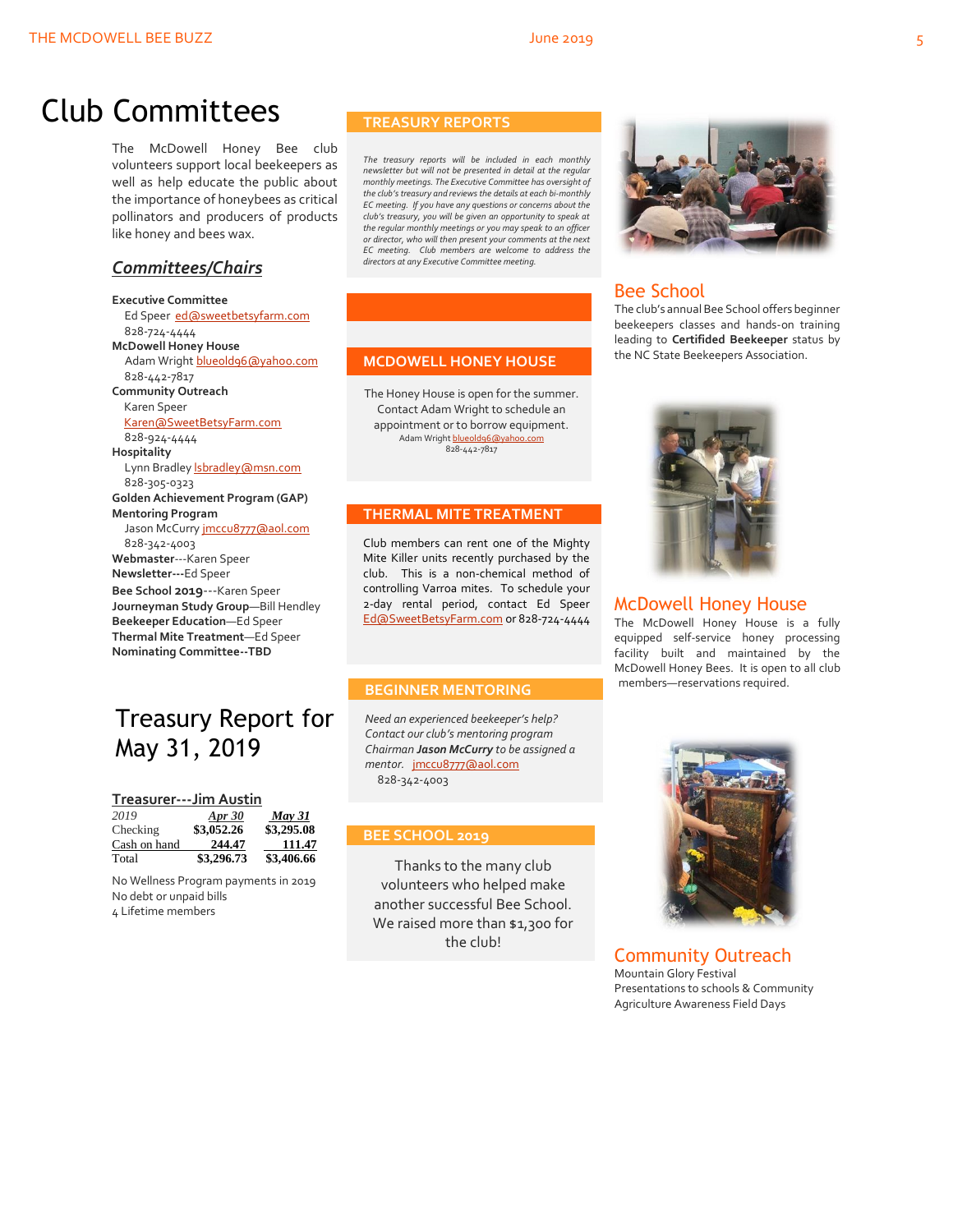# Upcoming Events



#### **NC STATE BEEKEEPERS ASSOCIATION SUMMER MEETING**

**August 8-10, 2019 Thursday, Friday & Saturday**

**Hickory, NC Registration now open online:** [ncbeekeepers.org](http://www.ncbeekeepers.org/)

#### **MCDOWELL BEEKEEPERS EXECUTIVE COMMITTEE MEETING**

*Thursday Jul 9, 2019 6:30 PM* McDowell Honeybee Chapter EC meetings

are held every other month 2019 EC Meetings: *Jan 8 Jul 9 Mar 12 Sep 10 May 7 Nov 12*

All officers and directors are expected to attend. Club members are also welcome---please contact the president ahead of time if you wish to address the board or place topics on the agenda.

#### **MCDOWELL BEEKEEPERS MONTHLY CLUB MEETING**

#### *THURSDAY JUNE 13, 2019*

 *6:30 pm* Keeper's Cut Meadery Marion, NC

| 2019 Monthly Club Meetings: |                     |  |  |  |  |
|-----------------------------|---------------------|--|--|--|--|
| Jan 10                      | <b>Jul 11</b>       |  |  |  |  |
| Feb 14                      | Aug 8               |  |  |  |  |
| Mar 14                      | Sep <sub>12</sub>   |  |  |  |  |
| Apr 11                      | $Oct$ <sub>10</sub> |  |  |  |  |
| May 9                       | Nov 14              |  |  |  |  |
| Jun 13                      | Dec-no meeting      |  |  |  |  |

Door prizes at beekeeper gatherings are a strong long-standing tradition. Donations for our monthly meetings are encouraged and welcomed. Please bring your donated items to the next meeting. Here's your chance to highlight your products or handicrafts, clean out your storage locker, or simply share your bounty with fellow beekeepers!

#### **ADVANCED BEEKEEPING CLASSES--JUNE**

#### **June 15, 22 & 29**

**Bill Hendley's advanced beekeeping classes are held the last 3 Saturdays in June. Required registration ends June 5th. Contact Adam Lawing or Heather Peek at 828-652-8104 or [adam\\_lawing@ncsu.edu](mailto:adam_lawing@ncsu.edu)**

#### **BEST TASTING HONEY COMPETITIONS**

#### **The McDowell Honeybees hosts two Best Tasting Honey in McDowell County competitions every year!**

## **Spring Honey** (June 13) **Summer Honey** (September 21)

Plan to enter your honey in 2019! The top 3 winning honeys are sent to Texas A&M University for pollen analyses, paid for by the club!

#### **4-H BEEKEEPING GROUP STARTING!**

McDowell County's own 4-H Beekeeping group is getting started! Sponsored by the McDowell Cooperative Extension and the McDowell Beekeepers Association. 8 kids signed up at the initial meeting October 25th. Call Chad (828-652-8104) or Sharon (828-652-9478 or 460-4044) for more information or to sign up.

#### **EASTERN APICULTURAL SOCIETY (EAS)**

**Annual Summer Conference 2019 July 15-19 Greenville SC (Greenville Convention Center) [www.easternapiculture.org](http://www.easternapiculture.org/)**

#### **MCDOWELL BEEKEEPERS JUNE MEETING**

#### **June 13, 2019**

**Keeper's Cut Meadery** Marion, NC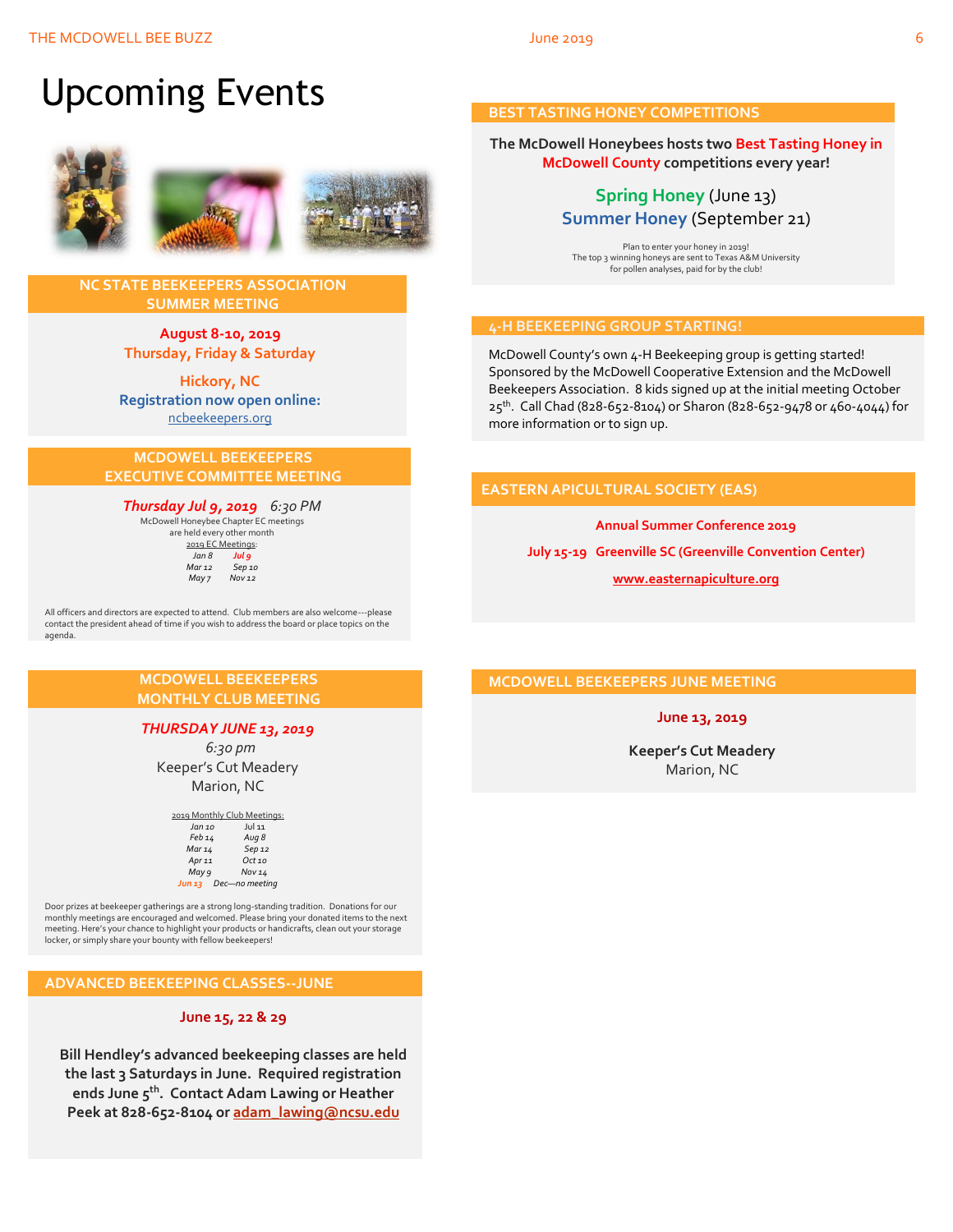# Beekeepers

A world of easily-accessible beekeeping information awaits you! Check out the following online, magazine, book, catalog, and workshop sources for the answers to all your beekeeping questions.

## Never stop learning!

#### **MONTHLY BEEKEEPING MAGAZINES**

[American Bee Journal](http://www.americanbeejournal.com/)

[Bee Culture](http://www.beeculture.com/)

#### **GENERAL BEEKEEPING INFO**

Randy Oliver's [Scientific Beekeeping](http://scientificbeekeeping.com/)

[Free Beginner's DVD](http://www.worldofbeekeeping.com/free-kit/)

[YouTube Beekeeping Videos](https://www.youtube.com/results?search_query=beekeeping) Choose from 100's[---Search any topic](https://www.youtube.com/results?search_query=beekeeping)

[Michael Bush's Practical Beekeeper](http://www.bushfarms.com/bees.htm)

[The Different Types of Honey Bees](https://www.cals.ncsu.edu/entomology/apiculture/pdfs/1.12%20copy.pdf)

[Removing Feral Bees](http://www.ces.ncsu.edu/depts/ent/notes/Urban/bees-faq.htm)

[Free Classic Historical eBooks](http://www.apiculture-populaire.com/) including Langstroth 1853!!

### **HONEY BEES WORK HARD**

How much honey does a single worker bee produce during her lifetime? *1/12 teaspoon!*

How many honeybees does it take to make 1 lb. of honey? **800 honeybees working for 2 weeks! Or 11,000 honeybees working for 1 day!**

How long would a single worker bee have to live forging every day to produce 1 lb. of honey?

**29.5 years!**

How far do honey bees fly to produce 1 lb. of honey? *55,000 miles! That s 2.2 times the distance around the earth!*

How many flower visits does it take to produce 1 lb. of honey? *2 million!*

#### **NORTH CAROLINA BEEKEEPING NEWS**

[NC State Beekeepers Association](http://www.ncbeekeepers.org/)

[North Carolina Department of](http://www.ncbeekeepers.org/resources/apiary-inspection-program)  [Agriculture and Consumer Services,](http://www.ncbeekeepers.org/resources/apiary-inspection-program)  [Apiary Inspection](http://www.ncbeekeepers.org/resources/apiary-inspection-program)

[North Carolina State University](http://entomology.ncsu.edu/apiculture)  [Apiculture Program](http://entomology.ncsu.edu/apiculture)

[North Carolina Honey Standard](http://www.ncbeekeepers.org/honey/nc-honey-standard)

[Africanized Honey Bees in NC](http://wncbees.org/wp-content/uploads/2014/08/AHBs-Some-questions-and-answers-NCSU-1.03.pdf)

#### **PLANTING FOR BEES**

[Garden Plants for Honey Bees](http://www.wicwas.com/Garden_Plants_for_Honey_Bees) [Sensible Gardening](http://sensiblegardening.com/busy-busy-bees/) [Xerces Society](http://www.xerces.org/pollinator-conservation/gardens/) [Native NC Pollinator Friendly Plants](http://wncbees.org/wp-content/uploads/2014/07/Recommended-Polliinator-Friendly-Plant-List-for-Greater-Asheville-NC-with-Nurseries.pdf) [Honey Plants of NC](http://wncbees.org/wp-content/uploads/2014/08/Honey-Plants-of-North-Carolina-NCSU-1.04.pdf) [Flowering Season WNC Plants](http://wncbees.org/wp-content/uploads/2014/07/Typical-Flowering-Seasons-for-Western-North-Carolina-Honey-and-Pollen-Sources-Edd-Buchanan-John-Mundy-Chris-Mathis.pdf) [Painters Greenhouse](http://www.paintersgreenhouse.com/)

#### **COMMERCIAL HONEYBEE SUPPLIERS**

[Beech Mountain Beekeeping](http://beechmountainbeesupply.com/store/cart.php) **[BetterBee](http://www.betterbee.com/)** [Dadant](https://www.dadant.com/) [Hwy 226 Bee Supply](http://hwy226beesupplies.com/) [Kelley Beekeeping](https://www.kelleybees.com/) [Mann Lake](http://www.mannlakeltd.com/) [Miller Bee Supply](http://millerbeesupply.com/catalog/) [Orr Bee Supply](http://www.orrbeesupply.com/) Reel's Bee Supply (828) 738-3939 [Revis Russian Apiaries](http://revisrussians.com/) [Honey & The Hive](https://www.honeyandthehivenc.com/)

#### **WORKSHOPS/CLASSES**

[Spikenard Farm Honeybee Sanctuary Workshops](http://spikenardfarm.org/)

[NC Cooperative Extension Online Courses for Beginner &](https://entomology.ces.ncsu.edu/apiculture/bees/) Advanced Beekeepers

[Honey & The Hive](https://www.honeyandthehivenc.com/)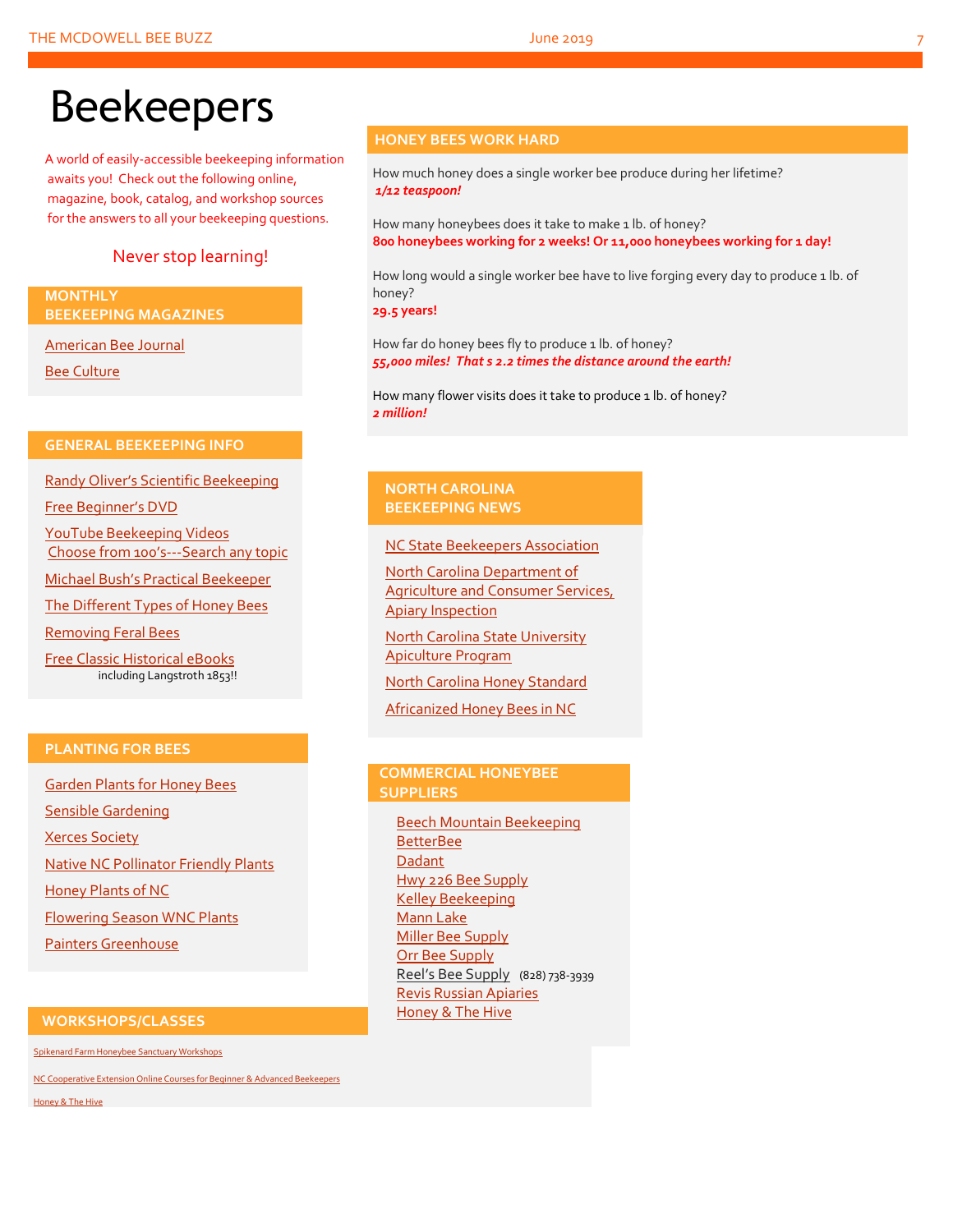# Friends of Honeybees

The world of beekeeping can be both fascinating and confusing. Your local beekeeping club is here to help.

#### <span id="page-7-0"></span>**SWARM OF BEES? WHO YOU GONN'A CALL?**

Have you seen a swarm of honeybees? Don't panic—they aren't aggressive. Just call a beekeeper in your area; they may be able to help.

#### *Marion*

 Adam Wright 828-442-7817 Harold Arrowood 828-659-2921 *Glenwood* Ed Speer 828-724-4444 Wayne Holland 828-659-4161 *Pleasant Gardens* Bill Hendley 828-460-0292 **Greenlee**  Doug Mikell 828-896-5755 Bruce Clifton 828-925-0646 *Nebo* Ricky Styles 828-652-0184 or 803-3887 *Old Fort* Lonnie Bewernitz 828-280-3784 James McGinnis 828-668-4232 Darren Orr 828-581-4494 Don Miller 828-668-0154 Little Switzerland Mitch Hughes 828-756-7294 McDowell County Cameron Johnson 828-652-1263

#### **DOES HONEY GO BAD?**

Normally---no. Some honeys stay fresh for thousands of years. Most honey will eventually crystallize, but crystallization is not spoilage---just a change in physical state. Honey is naturally anti-microbial and kills most bacteria, fungus, and viruses. Honey is antiseptic and is often used to heal infected wounds.

However, the water naturally contained in honey may separate out during crystallization. Mold and/or alcohol can then develop in the expelled water and cause spoilage. Fermented honey will smell and taste like alcohol.

Yeast in the air is the culprit--to prevent crystallization and possible spoilage, store honey in full, air-tight containers at room temperature.

#### **WHAT SHOULD I DO WITH CRYSTALLIZED HONEY?**

1) Eat it like spreadable paste. It has probably not spoiled. Many cultures around the world prefer crystallized rather than liquid honey--- Yes, they wait for honey to crystallize before eating it! Creaming crystallized honey by periodically stirring makes a smooth, delicious spread. Use like butter on toast, biscuits or muffins.

2) Return it to liquid with low heat applied over a long time. Set bottle of crystallized honey on dashboard of car parked in the sun---works in a few hours (summer) to a few days (winter). OK, doesn't work in really cold weather, but you should avoid heating honey in a microwave or in a boiling-water bath on a stovetop because that much high heat kills beneficial bacteria and enzymes.

Storing honey in the refrigerator can hasten crystallization! Storing in dry, roomtemperature dark kitchen cabinet can slow the crystallization process.

# **Recipe of the Month**

### **HONEY SPICED CIDER**

Fro[m www.SweetBetsyFarm.](http://www.sweetbetsyfarm.com/)*com*

#### *Ingredients*

2 quarts of apple cider Peel from 1 large or 2 medium oranges 1 tablespoon ground cinnamon or 4 cinnamon sticks

1 tsp ground cloves or 1 tablespoon whole cloves

¼ cup raw honey

#### *Directions*

- 1. Peel oranges taking only the orange part of the peel---you do not want any of the white as it will make the cider bitter.
- 2. Mix all ingredients in a saucepan and heat.
- 3. Simmer 10-15 minutes, stirring occasionally.
- 4. Adjust sweetness by adding more honey if desired.
- 5. Serve hot.

Submit your favorite honey recipe for the next newsletter

#### *Ed@SweetBetsyFarm.com*

#### **BEE STING EMERGENCY?**

#### **CALL 911**

#### **GENERAL QUESTIONS?**

call Allergy Partners of WNC (828) 255-3749

Allergy Partners of WNC--Marion 136 Creekview Court Marion, NC 28752 (828) 652-6454 Dr. Leigh Anne Schwietz Mondays 9am-5:30pm Tuesdays 8am-11:30pm, 1pm-4:30 pm

#### *NORMAL VS. DANGEROUS REACTIONS TO INSECT STINGS* What's the difference? Check these

websites:

#### [WebMD](http://www.webmd.com/allergies/guide/insect-stings)

[American Academy Allergy Asthma](http://www.aaaai.org/conditions-and-treatments/library/allergy-library/stinging-insect-allergy.aspx) [MedicineNet.com](http://www.medicinenet.com/insect_sting_allergies/article.htm)

[MedicineNet.com](http://www.medicinenet.com/insect_sting_allergies/article.htm)

**[NC State University](http://wncbees.org/wp-content/uploads/2014/08/Allergy-to-Insect-Stings-NCSU-1.09.pdf)** 

[B. Marterre, MD](http://wncbees.org/wp-content/uploads/2014/08/Bee-Stings-Immunology-Allergy-and-Treatment-Marterre.pdf)

#### **MCDOWELL COUNTY HONEY TRAIL**

### **Looking for Local Honey or something fun to do in McDowell County?** *Visit an active bee farm Find local honey for sale*

[www.McDowellCountyHoneyTrail.org](http://www.mcdowellcountyhoneytrail.org/)

#### **BEE JOKE OF THE MONTH**

What kind of weapon does a bee use? *(Find answer on last page)*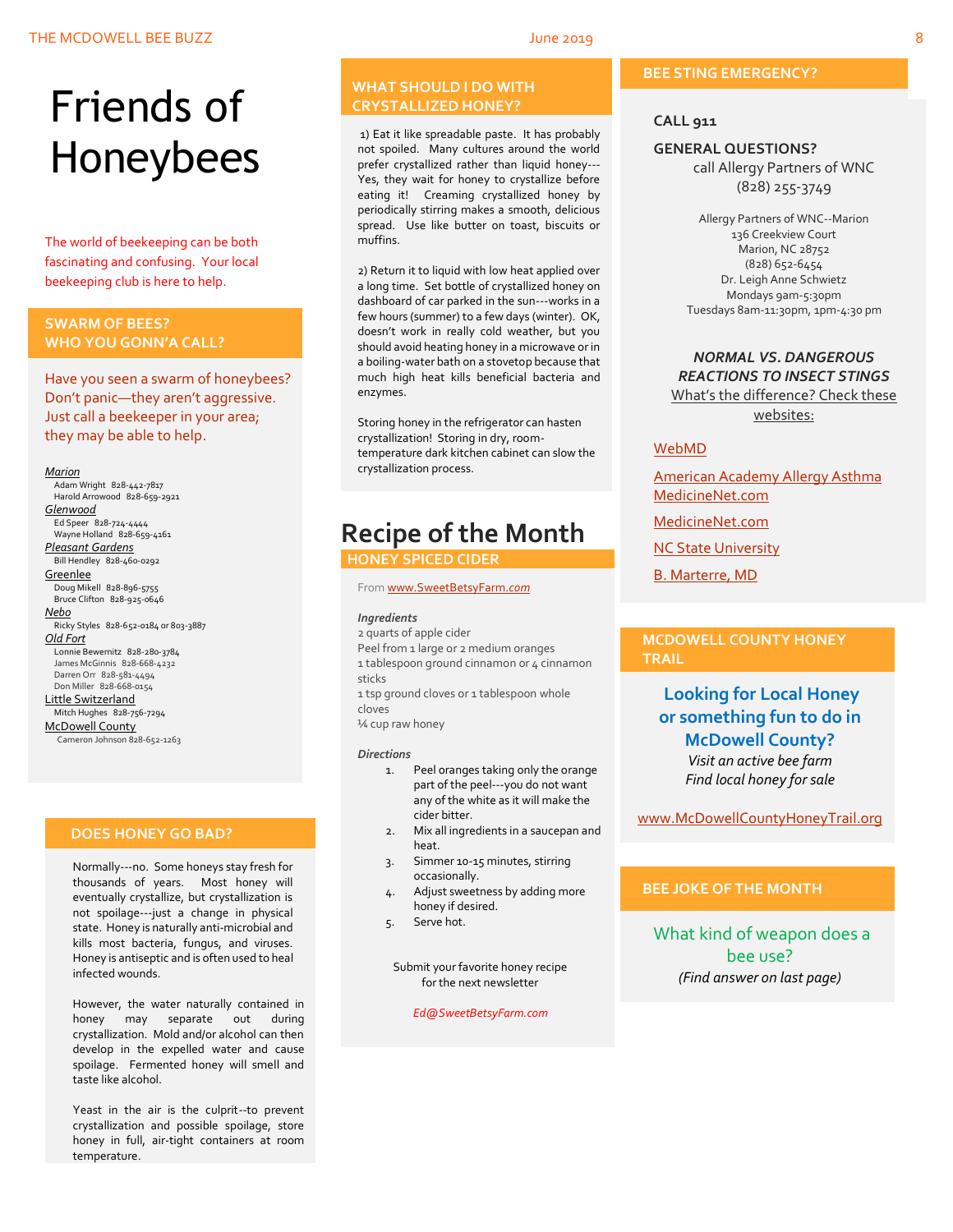# **McDowell Honey Bees**

# **FREE! Classified Ads**

Have something to sell, trade, or give away? Here's your chance to advertise FREE in our monthly newsletter! Choose one of the listed categories and submit your listing (40 words or less) to the editor: Ed Speer [Ed@SweetBetsyFarm.com](mailto:Ed@SweetBetsyFarm.com)

You must be a paid member of McDowell Honeybees (or a supporter of the club) to make a listing—but you can make as many listings as you like. Need other categories---just let the editor know. Your listing will continue every month until you inform the editor to remove it. Describe your item and give your phone number, address, and/or email so interested parties can contact you directly. Listings are subject to editor approval; editor not responsible for accuracy or validity of listings.

If your classified ad was successful, please consider making a donation to our monthly meeting refreshment fund.

#### **LOCAL HONEY FOR SALE**

*Honey House at Sweet Betsy Farm. (Fri & Sat 10-5, May-Dec, other times by appointment), 3947 Mudcut Rd Glenwood. Chemical-free Beekeeping. (828) 724- 4444. [Karen@SweetBetsyFarm.com](mailto:Karen@SweetBetsyFarm.com) www.SweetBetsyFarm.com*

*HoneyBird Farms. Sugar Hill. (828) 738- 859[3 jessem04@hotmail.com](mailto:jessem04@hotmail.com)*

*Mikell's Farm Honey—uses Organic Beekeeping Practices (828) 668-0103. Old Fort[. www.Mikellsfarmhoney.com](http://www.mikellsfarmhoney.com/) Facebook: [www.facebook.com/mikellsfarmhoney](http://www.facebook.com/mikellsfarmhoney)*

*Ray Revis. (828) 652-3524. Marion. [www.RevisRussians.com](http://www.revisrussians.com/)*

*Charles Revis. Old Fort. (828) 925-1430. [revisjs@gmail.com](mailto:revisjs@gmail.com)*

*Orr Bee Supply. 323 Morris Hollow Rd, Old Fort. (828) 581-4494. [OrrBeeSupply@live.com](mailto:OrrBeeSupply@live.com)*

*Bill Hendley. Pleasant Gardens.* (828) 460-0292[. bmhendley@gmail.com](mailto:bmhendley@gmail.com)

*Wayne Holland. Glenwood.* (828) 659- 4161[. Wayneholland57@yahoo.com](mailto:Wayneholland57@yahoo.com)

*Magic Creek Farm. Marion. (843) 421- 6852.* [Jimaustin66@gmail.com](mailto:Jimaustin66@gmail.com)

#### **OTHER HIVE PRODUCTS FOR SALE**

**Beeswax—***Honey House at Sweet Betsy Farm. (Fri & Sat 10-5, May-Dec, other times by appointment) 3947 Mudcut Rd Glenwood. (828) 724-4444. [Karen@SweetBetsyFarm.com](mailto:Karen@SweetBetsyFarm.com) www.SweetBetsyFarm.com*

#### **HONEYBEES FOR SALE**

**Russian Honeybees—***Nucs & queens. Revis Russian Apiaries. (828) 652-3524. PO Box 2520 Marion, NC 28752. [www.RevisRussians.com](http://www.revisrussians.com/)*

**Russian Honeybees—***Nucs & queens. Charles Revis. (828) 925-1430. [revisjs@gmail.com](mailto:revisjs@gmail.com)*

**Superior North Carolina-raised packaged bees and overwintered 5-frame nucs; also queens---***Orr Bee Supply. 323 Morris Hollow Rd, Old Fort. (828) 581- 4494. [OrrBeeSupply@live.com](mailto:OrrBeeSupply@live.com) www.orrbeesupply.com*

**Italian Honeybees---***Nucs. Hwy 226 Bee Supply. 13133 NC 226 South. Union Mills. (828) 652-1263. [www.Hwy226BeeSupplies.com](http://www.hwy226beesupplies.com/)*

#### **FARM PRODUCTS FOR SALE**

**Free-Range Eggs—***Honey House at Sweet Betsy Farm. (Fri & Sat 10-5, May-Dec, other times by appointment) 3947 Mudcut Rd Glenwood. (828) 724-4444. [Karen@SweetBetsyFarm.com](mailto:Karen@SweetBetsyFarm.com) www.SweetBetsyFarm.com*

#### **HANDMADE CRAFTS FOR SALE**

**Lip Balm, Soap, Earrings, Wax Ornaments—***Honey House at Sweet Betsy Farm. (Fri & Sat 10-5, May-Dec, other times by appointment) 3947 Mudcut Rd Glenwood. (828) 724-4444. [Karen@SweetBetsyFarm.com](mailto:Karen@SweetBetsyFarm.com) [www.SweetBetsyFarm.com](http://www.sweetbetsyfarm.com/)*

**Lip Balm, Soap, Salves, Butters, Balms, etc---All Natural and Organic Ingredients with Essential Oils- --***Mikell's Farm Honey. (828) 668-0103. Old Fort. [www.Mikellsfarmhoney.com](http://www.mikellsfarmhoney.com/) Facebook[: www.facebook.com/Bee-Naturally-by-](http://www.facebook.com/Bee-Naturally-by-Sharry-of-Mikells-Farm-1595338734026320/)[Sharry-of-Mikells-Farm-1595338734026320/](http://www.facebook.com/Bee-Naturally-by-Sharry-of-Mikells-Farm-1595338734026320/) Facebook: [www.facebook.com/mikellsfarmhoney](http://www.facebook.com/mikellsfarmhoney)*

**Lip Balm, Soap, Body Creams, Beard Balm---** *HoneyBird Farms. Sugar Hill. (828) 738-859[3 jessem04@hotmail.com](mailto:jessem04@hotmail.com)*

**Handcrafted Soaps, Body Scrubs, Bath Soaks & More!** *Forever Found Farm, Glenwood (828) 738-9989 [ForeverFundFarm@gmail.com](mailto:ForeverFundFarm@gmail.com) [www.etsy.com/shop/ForeverFoundFarm](http://www.etsy.com/shop/ForeverFoundFarm)*

#### **BEE-FRIENDLY PLANTS**

*Bee-Friendly Plants, Including Natives---Painters Greenhouse Nursery 734 Roy Moore Rd, Old Fort, NC [www.paintersgreenhouse.com](http://www.paintersgreenhouse.com/) (828) 668-7225 [Paintersgreenhouse1@gmail.com](mailto:Paintersgreenhouse1@gmail.com)*

#### **ITEMS FOR TRADE/BARTER**

**Bees for Trees---***Will trade six (6) potted Sourwood trees (3'-5') for an established Honeybee colony, preferably Russians or some other hygienic race. Lonnie & Barb Bewernitz, Hugging Tree Farm. Old Fort, NC (828) 668-9660 [LonnieB@LonniebCPA.com](mailto:LonnieB@LonniebCPA.com)*

#### **BEEKEEPING SUPPLIES FOR SALE**

**Custom-made Wooden Ware and Beekeeping Supplies. Also Extractors (hand crank or motorized)---***Orr Bee Supply. 323 Morris Hollow Rd, Old Fort. (828) 581-4494[. OrrBeeSupply@live.com](mailto:OrrBeeSupply@live.com) [www.orrbeesupply.com](file:///K:/McDowell%20Honeybees/2016/2016%20Newsletters/May%202016%20Newsletter/www.orrbeesupply.com)*

**Custom-made Wooden Ware---***Reel Bee Supply. Sugar Hill. (828) 738-3939.*

*Hive Frames, Small, Wood, new, no foundation, 10 total---Jim Austin, Magic Creek Farm, Marion (843) 421-6852.*

**Complete Beekeeping Supplies---***Hwy 226 Bee Supply. 13133 NC 226 South. Union Mills. (828) 652- 1263[. www.Hwy226BeeSupplies.com](http://www.hwy226beesupplies.com/)*

#### **USED BEEKEEPING ITEMS FOR SALE**

**Complete Hives/Hive Components**---*Used in our personal bee yard, cleaned, refurbished, ready to use. Orr Bee Supply. 323 Morris Hollow Rd, Old Fort. (828) 581-4494. [OrrBeeSupply@live.com](mailto:OrrBeeSupply@live.com) [www.orrbeesupply.com](file:///K:/McDowell%20Honeybees/2016/2016%20Newsletters/May%202016%20Newsletter/www.orrbeesupply.com)*

#### **HONEY STICKS FOR SALE**

**Flavored Honey Sticks**---\$*16.50/ 100 honey sticks. Chocolate, Sour Apple, Caramel, Ginger, Mango, Root Beer, Pink Lemonade, Sour Strawberry & Sour Cherry. Honey House at Sweet Betsy Farm (Fri & Sat 10-5, May-Dec, other times by appointment) 3947 Mudcut Rd Glenwood. (828) 724-4444. [Karen@SweetBetsyFarm.com](mailto:Karen@SweetBetsyFarm.com) www.SweetBetsyFarm.com*

**CDB Infused Local Honey Sticks---***Bill Hendley, Marion Farmers Market (828) 460-029[2 bmhendley@gmail.com](mailto:bmhendley@gmail.com)*

#### **BROWN MOUNTAIN LIGHTS BOOK**

*The Brown Mountain Lights--History, Science, and Human Nature explain an Appalachian Mystery* by Ed Speer 2017

Three years of research 250-page book signed by author \$35

[Ed@SweetBetsyFarm.com](mailto:Ed@SweetBetsyFarm.com) 828-724-4444